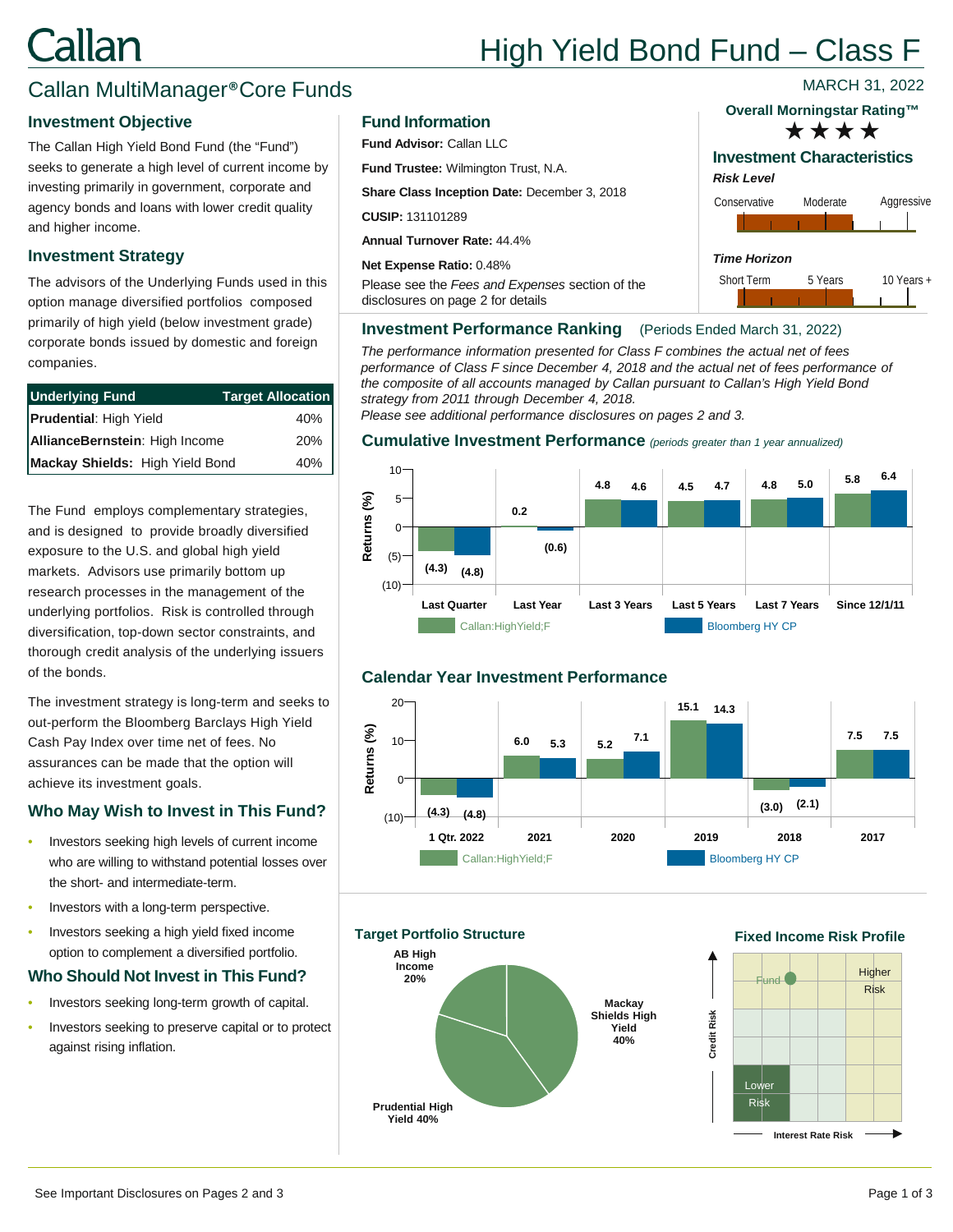#### IMPORTANT DISCLOSURES

## Callan MultiManager®Core Funds

#### **General Disclosures**

The Callan High Yield Bond Fund (the "Fund") is part of the Callan Open Architecture Trust, Trusteed by Wilmington Trust N.A. The Fund is advised by Callan LLC ("Callan"), a registered investment advisor. The Trustee maintains ultimate fiduciary authority over the management of, and investments made in, the Fund.

The Fund invests in underlying mutual fund and collective trust investments (the "Underlying Funds"). The Underlying Funds and the target allocation to each Underlying Fund are summarized on the previous page.

Participation in the Fund is governed by a Declaration of Trust and terms of the participation materials which must be reviewed and signed by the plan sponsor in order to invest in the Fund.

The Fund is not a mutual fund and is not registered as an investment company under the Investment Company Act of 1940, as amended, and therefore does not have the protections provided by that Act. Neither the Securities and Exchange Commission nor any other regulatory body has approved or disapproved the Fund or passed upon the accuracy or adequacy of this Fact Sheet.

The Fund's portfolio is periodically rebalanced as needed to keep the percentage weights for the Underlying Funds close to their target weights. Additionally, the Trustee, in consultation with Callan and in the Trustee's discretion from time to time may change the composition of the portfolio. Potential changes may include the addition of Underlying Funds, the removal of Underlying Funds, changes in the target weights for the Underlying Funds, and changes in the rebalancing algorithm.

The Fund does not have a prospectus.

#### **Performance Disclosures**

The performance information presented for Class F combines the actual performance of Class F since December 4, 2018 and the actual performance of the composite of all accounts managed by Callan pursuant to Callan's High Yield Bond strategy from 2011 through December 4, 2018. The Fund and the accounts included in the composite are managed pursuant to substantially similar investment strategies; however, Callan manages the accounts in the composite on a discretionary basis and Callan provides non-discretionary advice to the Trustee with respect to the Fund and the Trustee maintains ultimate authority to manage the Fund. Accordingly, the performance of the Fund may differ from the performance of the composite. The actual net of fees performance of the composite has been adjusted to include a reduction of 0.05% per annum to reflect the Trustee Fee and Other Expenses that the Fund will bear.

Figures for periods of less than one year are cumulative returns. All other figures represent annualized returns. Performance figures include the reinvestment of all dividends and any capital gains distributions. Past performance does not necessarily reflect the Fund's current management/fiduciary authority or the Fund's current expense level.

The Fund's benchmark is the **Bloomberg Barclays High Yield Cash Pay Index**. This index measures the performance of the U.S. below investment grade bond market. The index includes below investment grade U.S. corporate bonds. An index is unmanaged and it is not possible to invest directly in an index. The Fund's portfolio contains securities that are not as diversified as the securities that compose the index.

The performance data shown represent past performance and should not be considered indicative of future results. Principal value and investment return will fluctuate. An investor's units when redeemed may be worth more or less than the original investment. Portfolio statistics for the Fund will change over time. The Fund is not FDIC-insured, may lose value and is not guaranteed by a bank or other financial institution.

#### **Fund Legal Structure**

The Fund is part of the Callan Open Architecture Trust, Trusteed by Wilmington Trust N.A. operated by the Trustee. The Trust is advised on a non-discretionary basis by Callan LLC ("Callan"), a registered investment advisor. The Trustee maintains ultimate fiduciary authority over the management of, and investments made in, the Fund. The Fund is not a mutual fund and is not registered as an investment company under the Investment Company Act of 1940, as amended.

#### **About the Fund's Advisor**

Founded in 1973, Callan is one of the largest independently-owned investment management and consulting firms in the United States. Headquartered in San Francisco, with offices across the country, Callan provides research, education, decision support, and advice to institutional investors representing approximately \$2 trillion in total assets.

#### **Fees and Expenses**

The participant will incur management fees, trustee fees, and other operating expenses ("Other Expenses") related to the Fund. Other Expenses may include audit expenses, custody service fees, tax form preparation expenses, legal and other fees.

The participants in the Fund will also bear expenses from the Underlying Funds, which include management fees, audit fees, trustee fees, and other expenses (the "Acquired Fund Fees and Expenses") in relation to the management of the Underlying Funds. Some of the Acquired Fund Fees and Expenses are expensed directly to the Underlying Funds, rather than charged directly to the Fund. Accordingly, these costs are not included in the direct costs associated with Fund operations (and not included in its net expense ratio or Other Expenses); however, to the extent that the Acquired Fund Fees and Expenses are borne by the Underlying Funds, they directly impact the Fund's net asset value.

The Fund's net expense ratio is 0.48% of net assets. This is an estimated rate. Below is a breakdown of the Total Annual Fund Operating Expenses on the Fund:

| <b>Callan High Yield Bond Fund</b>                               |            |
|------------------------------------------------------------------|------------|
| Management Fee:                                                  | $0.00\%$   |
| Trustee Fee:                                                     | 0.03%      |
| Service Fee:                                                     | 0.00%      |
| Other Expenses:                                                  | 0.02%      |
| Acquired Fund Fees and Expenses (Underlying Funds):              | 0.44%      |
| Total Annual Fund Expense Ratio (Gross Expense Ratio):           | 0.49%      |
| Fee Waiver and Expense Reimbursement:                            | $(0.01\%)$ |
| <b>Total Annual Fund Operating Expenses (Net Expense Ratio):</b> | 0.48%      |

Other Expenses are based on projected expenses for the current year. Callan has voluntarily agreed to cap Other Expenses at 0.01% of net assets. Without the expense cap, total expenses would be higher. Callan can cease to cap Other Expenses at any time.

Class F shares are not charged an investment management fee payable to Callan. Class F shares are only available to retirement plans currently engaged in a discretionary consulting relationship with Callan where Callan is paid a consulting fee for the entire discretionary relationship. Plan sponsors may elect to pass Callan's discretionary consulting fee on to plan participants, in whole or in part.